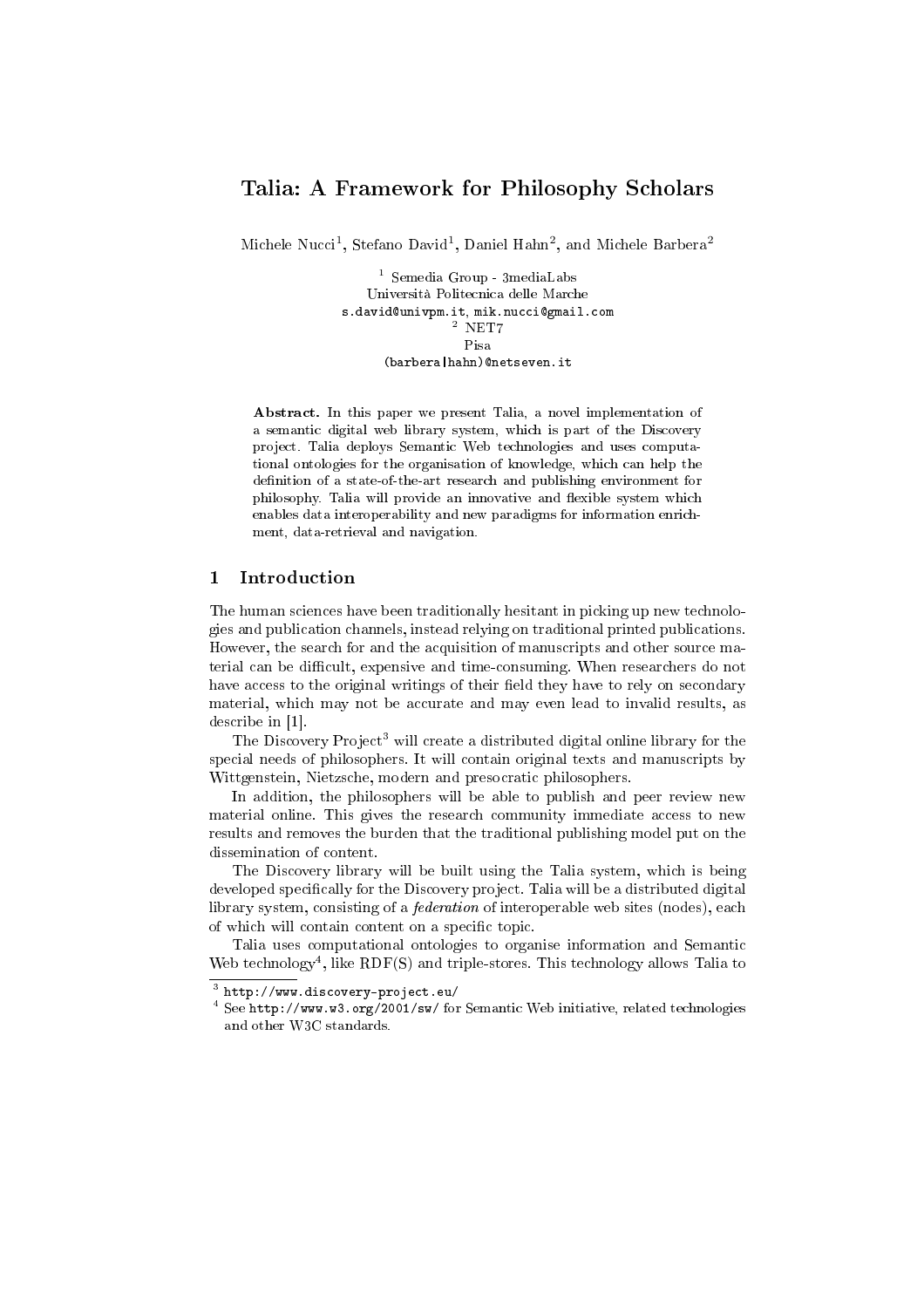provide excellent data interoperability; it also allows to create a flexible framework for information enrichment and data retrieval that suits the specific needs of research communities. Talia will be able to use different ontologies for each node.

A flexible user interface framework will allow the content providers to configure the navigation according to their own ontologies for each node. By using the Ruby on Rails $^5$  framework and standard semantic technology Talia will be able to provide a novel way to quickly develop and deploy digital libraries for specialised needs.

Compared to existing digital libraries, Talia will adapt much better to changing requirements and heterogeneous metadata. Compared to other digital library systems, Talia benefits from a much better integration between the semantic technology and the user interface framework.

The paper is organised as follows. In Section 2 we briefly present the Discovery project, in Section 3 we introduce computational ontologies and in Section 4 we describe some general use-cases and requirements which have guided the Talia design and development. Finally, in Section 5 we will present the Talia architecture, focusing on its semantic software layer, based on Semantic Web technologies.

## 2 The Discovery Project

The Discovery project aims at the creation of a federation of interoperable web sites designed to aid humanities' scholars working on digital collections. The content of the Discovery federation is related to ancient and modern philosophy, but the model can easily be applied in other fields. The technical infrastructure underlying Discovery consists of two main components:

- A federation of institutional archives or content providers;
- A peer-to-peer (P2P) network of personal desktop applications;

The federated web sites (nodes) represent the foundation of the Discovery approach. These domain-specific archives and *publishers* contain the digitalised content. Each node is maintained by a different institution and acts as a contentprovider and as an Open Access publisher. Each is dedicated to a specific author or theme of ancient and modern philosophy.

The sites contain both reproductions of *primary sources* and *scholarly con*tributions. Primary sources are the principal subject of research by a specific community; in the Nietzsche community, for example, these are the writings of Nietzsche himself. Scholarly contributions are scientific works that contribute to the research of the subject at hand. These could be essays on the primary sources, reviews of other contributions, or other research results.

 $^5$  http://www.rubyonrails.org/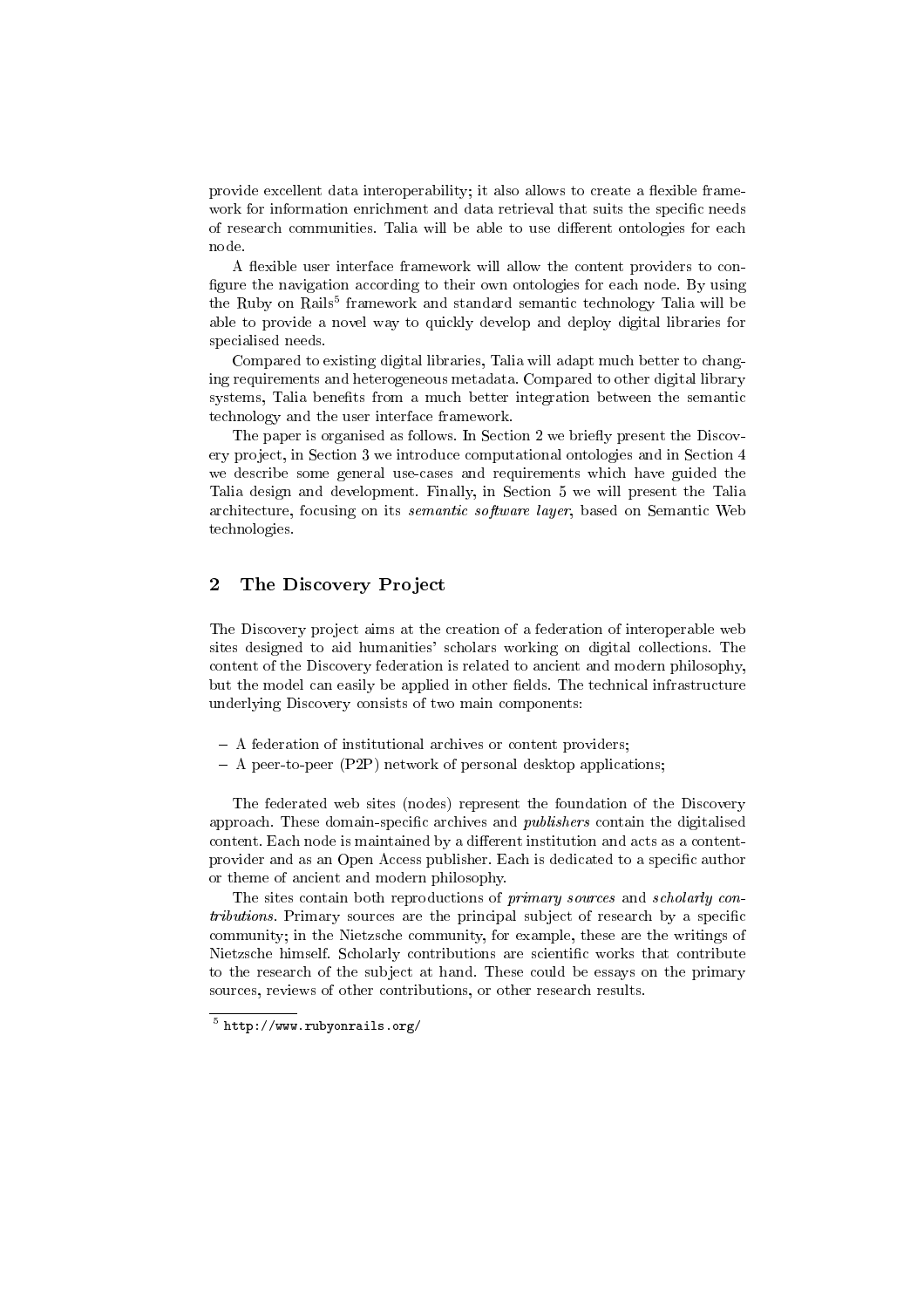As Open Access publishers, the nodes accept new secondary sources, or contributions related to the primary sources of their scholarly community. Contributions are peer reviewed by the board of reviewers of the node and then published on the web site, side by side with their related primary sources.

One of the characteristic traits of Discovery is that the relations between primary and secondary sources are explicitly described and expressed in a machine readable way. A "Discovery structural ontology" has been created; it will be shared among all Discovery nodes. The structural ontology is the basic building block of the Discovery network as it represents the lowest common denominator of interoperability among the archives of the participating data providers.

Knowledge in Discovery will be organised by means of suitable computational ontologies, which will be used both as a means for organising knowledge concerning each site, and to relate knowledge from different sites.

## 3 Computational Ontologies

Ontologies have become popular in computer science as a way of organising information. This connotation of *ontology* differs to the traditional use and meaning it has in philosophy, where ontologies are considered as "A system of categories accounting for a certain vision of the world" [2]. There have been a lot of definitions of ontology in computer science (or computational ontologies), which extended and refined the one provided by Gruber  $[3]$ , who defined an ontology as "a specification of a conceptualisation." $^6$ . We will stick to the following one, extracted from Guarino's denitions (see for example [4]): A computational ontology is "A Formal, Partial Specification of a Shared Conceptualisation of a world (domain)". Intuitively, according to this definition, a computational ontology is a set of assumptions that defines the structure of a given world or domain of interest, allowing different people to use the same concepts to describe that domain.

This definition incorporates the most relevant characteristics for an ontology to be useful:

- $-$  Formal. An ontology needs a robust underlying theory for reasoning.
- $P$ artial specification. It has a representative aspect (i.e., it presents and organises knowledge about a domain), but shall not pretend to describe every detail of the domain it should represent.
- $S<sub>h</sub>$  Shared. An agreement shall be reached on an ontology by all interested parties, so that they can share the same ontology, and the same concepts defined in it, without the need to reinvent the wheel.
- $\overline{C}$  Conceptualisation of a world. It should meaningfully represent a world of interest.

 $6$  A more up-to-date definition, together with additional readings can be found at http://tomgruber.org/writing/ontology-definition-2007.htm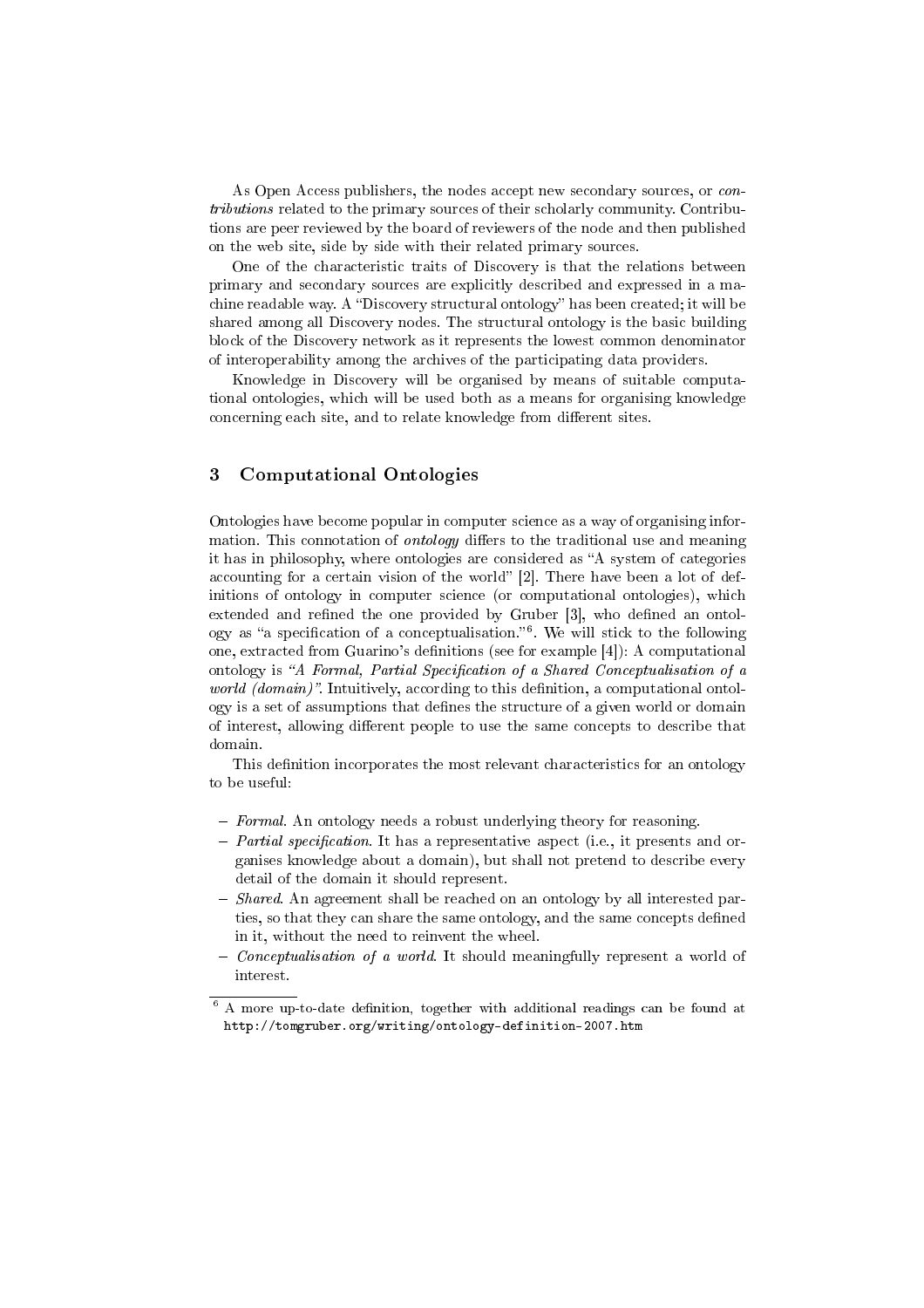#### 4 Requirements and sample use cases

While the requirements for the Talia system vary significantly between the user communities, there are some general requirements that are valid for all Discovery partners. In the following we present some of the central features of Talia. These are the ones that every typical scholar using Talia will need.

#### 4.1 General Requirements

- The users need to be able to access the primary sources (or their reproductions) online. Previously, these were often difficult and/or expensive to obtain.
- $-$  There should be a *context* to the documents that are being viewed. This means that the researcher should be able to quickly find documents that are related to the item at hand. Related, in this case, can mean for example "is cited by", "was written in the same period", "shares a common topic". This context depends heavily on the community that uses the archive.
- The user will not only be interested in relations to items in the current archive, but in relations to items in other archives as well.
- If an author wants to cite an item from the archive in her work, she must be able to refer to this item in a unique way. She also needs to have the confidence that the archive is  $\textit{permann} =$  so that she can cite a document without fear that it may be renamed, removed, or altered in the future.
- Researchers will be able to publish new content on the system. In order to be a viable alternative to traditional publication channels, the system must ensure at least the same level of quality. Thus, a peer review workflow has to be established that ensures the same standards as in printed publications.

#### 4.2 Example Use Cases

One of the most striking requirements for Talia is that it needs to provide a unified platform for user communities with very diverse needs. Therefore, we will illustrate three simple use cases for three diverse user communities<sup>7</sup>. From these use cases, we can then explore the technical decisions made in the design of Talia.

"The Manuscript Comparers" The archive contains a lot of hand-written manuscripts by a certain philosopher. The users want to browse these like books, navigating by chapters and pages. Unfortunately, the philosopher's handwriting is unreadable for normal people, so the archive also contains transcriptions of the different paragraphs. The user wants to click on a paragraph in a manuscript and see the correct transcription. Finally, the philosopher often wrote different "versions" of the same thought in different places. The users are interested in comparing those versions, so they want to find all different versions of the current paragraph.

For the sake of explanation, these use cases have been greatly simplified from the real world use cases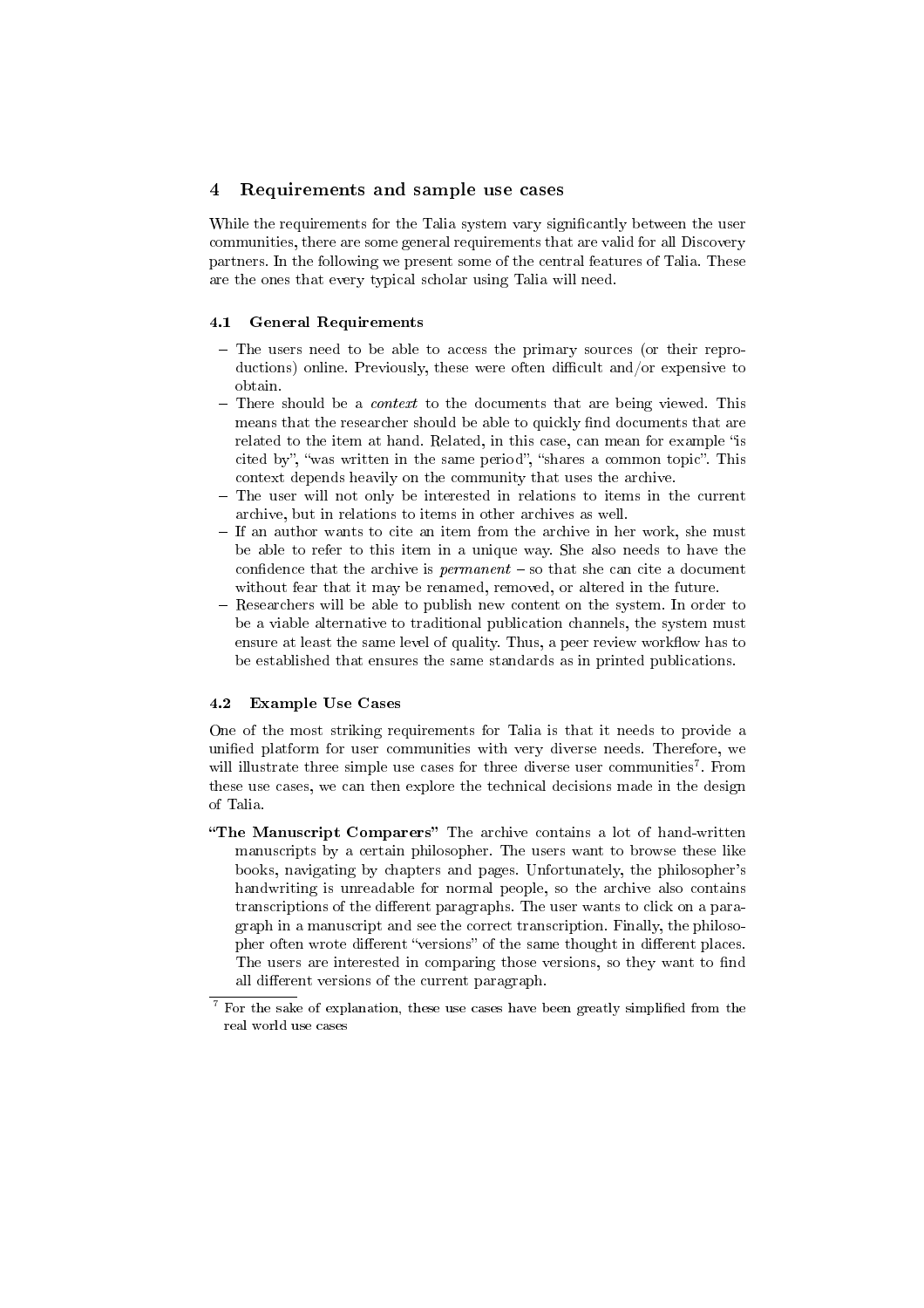- "The Topic Searchers" The archive contains the works of a different philosopher as an electronic text. The user wants to annotate each paragraph with the philosophical topics it deals with and then navigate the contents by topic. However, the users often disagree on the topics, so they also want to annotate the topic with their different opinions.
- "The Movie Enthusiasts" The archive contains movie files concerning philosophical topics. The users want to view the videos and while watching there should be links to the current section of the video is about. All the videos refer to documents that are stored in other archives, and different parts of the videos can refer to different things.

### 5 Talia

The Talia platform stores digital objects, called *sources*, which are identified by their unique URLs. Each source can have one or more data files attached to it, and the system stores information about the source objects. Talia also provides a user interface framework that allows to build web interfaces for different requirements, using modular components called widgets.

The communication between different Talia servers will be done through a REST interface, an approach proposed by R. Fielding in [5].

Talia is developed using the Ruby on Rails<sup>8</sup> web application framework and it will be publicly available from the Talia web  $\mathrm{site}^9$ .



Fig. 1. Overview of the Talia system architecture

<sup>8</sup> http://www.rubyonrails.org

<sup>9</sup> http://www.talia.discovery-project.eu/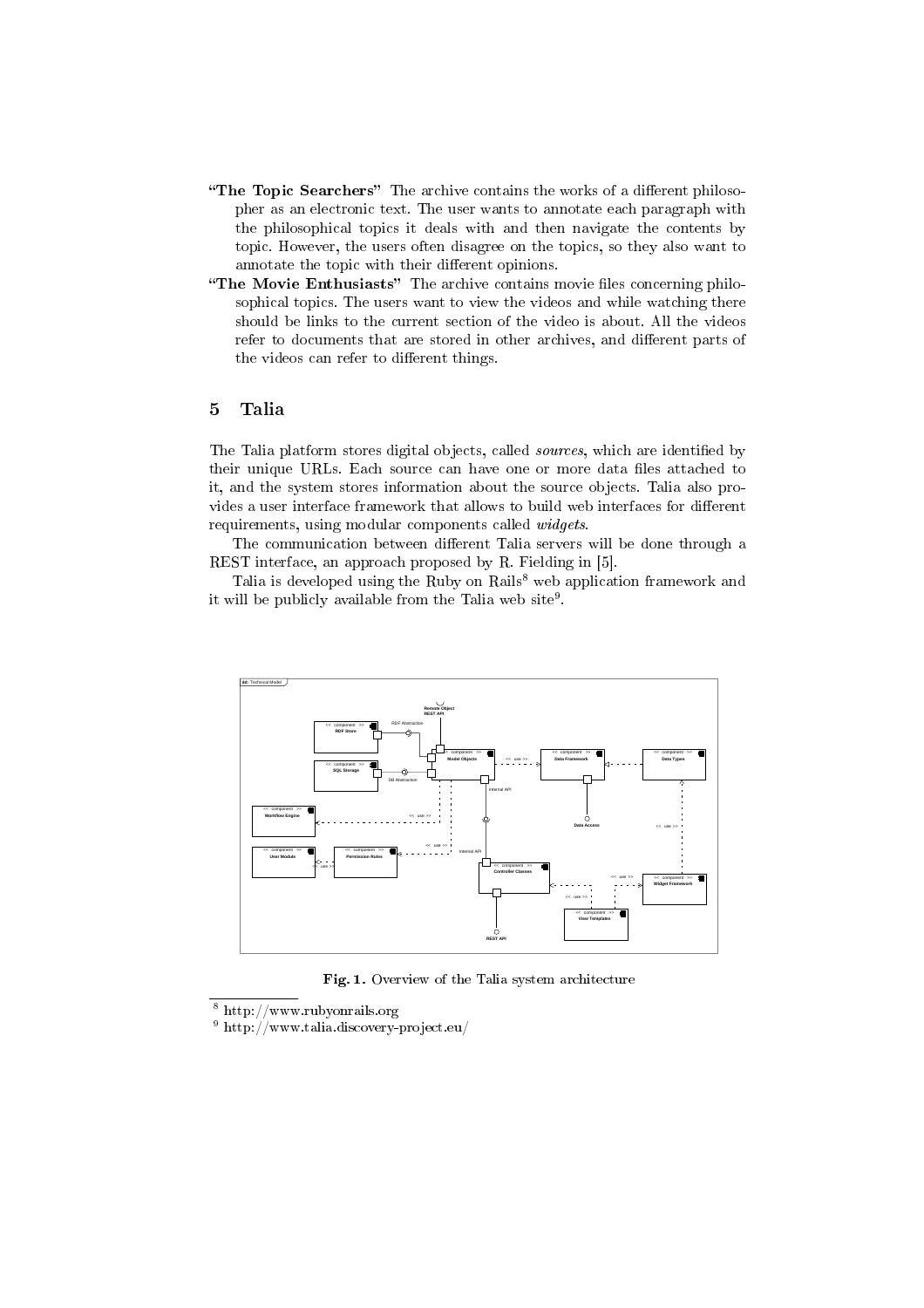Architecture overview. Figure 1 provides an overview of the general architecture of the system and show the components of which Talia is composed:

- Model Objects. The model classes provide an interface to the sources; they also contain a query mechanism to locate and retrieve sources. They can retrieve data from remote Talia nodes.
- RDF Store. It contains the metadata on the sources. The data is stored as RDF triples, allowing to store any kind of descriptions about the sources.
- SQL database. It contains all the information for which classic ACID requirements (see for example [6]) exist. This would contain things like the current workflow state of a source, user permissions, and the like.
- Data Framework. It provides an API to access the actual data stored in the system. Different *datatypes* provide more advanced functionality for each document type, e.g., the ability to read lines from text files or a video stream from a multimedia file.
- Controller Classes They contain the logic that connects the model objects with the user interface and drives the application. The controllers also provide an easy to use REST interface that allows other software to remotely interact with the library.
- Widget Framework. It allows the development of widgets that can be used to build customised user interfaces. Widgets can have their own behavioural logic.
- View Templates. The web site templates that render the user interface of the application. These use the data set up by the controllers, and can use widgets to place common interface elements.
- Other The Workflow Engine, User, and Permission Modules contain logic that is need to manage the library. They are without the scope of this short introduction.

User interface. Talia will include its own framework for deploying widgets. These modular interface elements can be packaged independently and used as building blocks for the application's user interface. A number of common widgets will be shared by all archives, and there will be also specialised widgets for single archives that have specific needs. The archives may also modify the HTML rendering templates to customise their site's appearance.

Figure 2 shows an example of such a widget: The context sidebar presents the user with links to all documents related to the source currently viewed.

Dynamic Contextualisation. The dynamic contextualisation provides a method for different Talia nodes to exchange data. The mechanism functions as follows:

If a node adds a relation to a document on different ("foreign") node, it writes the information to its internal RDF store. Then it notifies the foreign node; and the foreign node will decide independently on whether or not to add the relation to its local RDF store.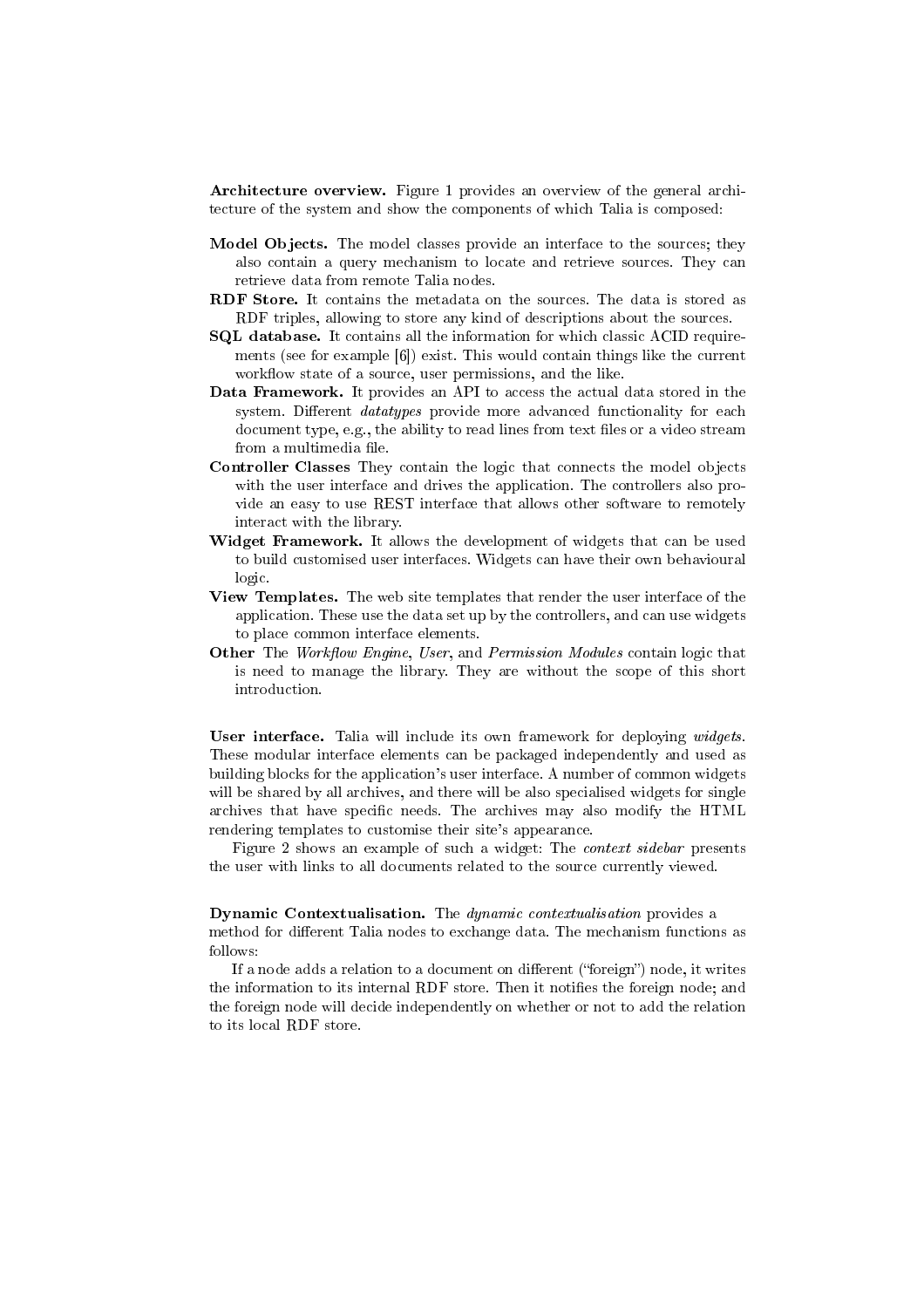

Fig. 2. Context sidebar in the Talia application

"Foreign" documents will be presented in the navigation in the same way as local documents. If the user follows a link to a foreign document, she will be taken to the other archive's site and she will be able to continue to browse there. If that side has accepted the contextualisation request, a back link to the original site will also be provided.

#### 5.1 Requirements for Talia's Semantic Layer

The most characteristic aspect of Talia is that, for the first time, at least in the field of humanities, all public interfaces will be based on Semantic Web standards, which enables interoperability within the Talia Federation and with other systems.

According to the original idea and to meet the requirements coming from the analysis of use-cases, Talia will have to include a semantic software layer, which will be based on the following general characteristics:

- $-Making metadata$  remotely available. The metadata content of the archives will be made available through interfaces similar to those of  $URIQA^{10}$ , which will allow automated agents and clients to connect to a Talia node and ask for metadata about a resource, retrieving its description and related metadata (e.g., the author, the resource type, etc.). This type of services enables numerous types of digital content reuse.
- $\overline{Q}$  Querying the system using standard query-languages. It is possible to directly query the Talia Federation using the SPARQL Semantic Web Query Language. SPARQL provides a powerful and standard way to query RDF repositories and enables the merging of remote data sets.
- $-$  Transformation of encoded digital contents into RDF. The semantic software layer will provide tools to transform textually encoded material, for example the transformation of manuscripts in  $TEI<sup>11</sup>$  format into RDF.
- Managing structural metadata. "Structural" metadata describes the structure of a document (e.g., the format of a document, its publisher, etc.). It will be necessary to provide tools to manage these kinds of metadata.

 $\frac{10 \text{ http://sw.nokia.com/uriqa/URLQA.html}}{$ 

 $11$  http://www.tei-c.org/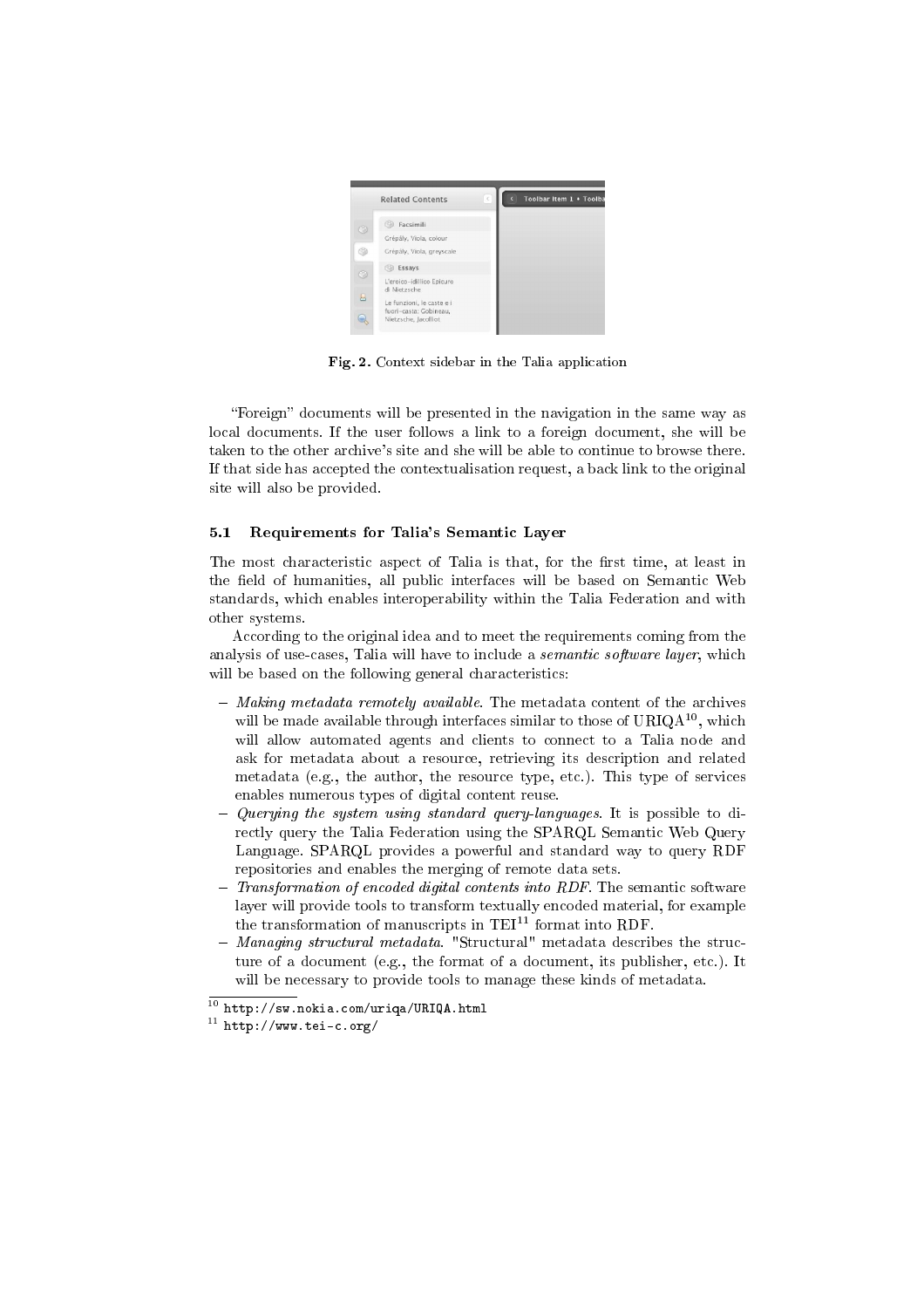The Talia semantic software layer will also provide facilities to *enrich* the primary sources and the secondary sources with semantic information, the type and format of which depends on the kind of source and on the user community that works on the data. For example, in some archives, different "versions" of the same paragraph may exist in different documents. In order to allow the users to follow the evolution of that particular philosophical thought, the relations between these different versions must be captured by the system.

Additional trouble may arise when archives use different formats for the annotation of documents. For this reason, Talia will have to provide dedicated ontologies and tools to describe information coming from different users and the relations among them.

#### 5.2 The Semantic Layer in Talia

In order to fulfil the requirements of the use-cases in section 4.2 and to develop the semantic software layer in Talia, it was necessary to define its general architecture as well as to choose which of the already existing Semantic Web technology to use. This choice has been influenced by the programming language used to develop the Talia system.



Fig. 3. General architecture of the Talia Semantic Layer

Figure 3 shows the general architecture of the Semantic Web Layer in Talia. We decided to use Redland RDF [7] as main tool to manipulate RDF data. Redland RDF provides a set of free software libraries to manage and manipulate whole RDF graphs, single triples, URIs, and literals. It also supports different storage systems, so we might choose to replace MySQL at any time without the necessity to change the Talia source code. For the first prototype of Talia we chose to use the MySQL DBMS.

On top of Redland RDF we use ActiveRDF [8], a library to access and manipulate RDF data in Ruby. ActiveRDF also provides an abstract query engine which is independent of the data source and the specific query language.

Currently ActiveRDF does not meet all requirements from the use-cases. It was therefore extended and an additional high-level API was developed. This API can interact directly with the low-level API provided by Redland. Since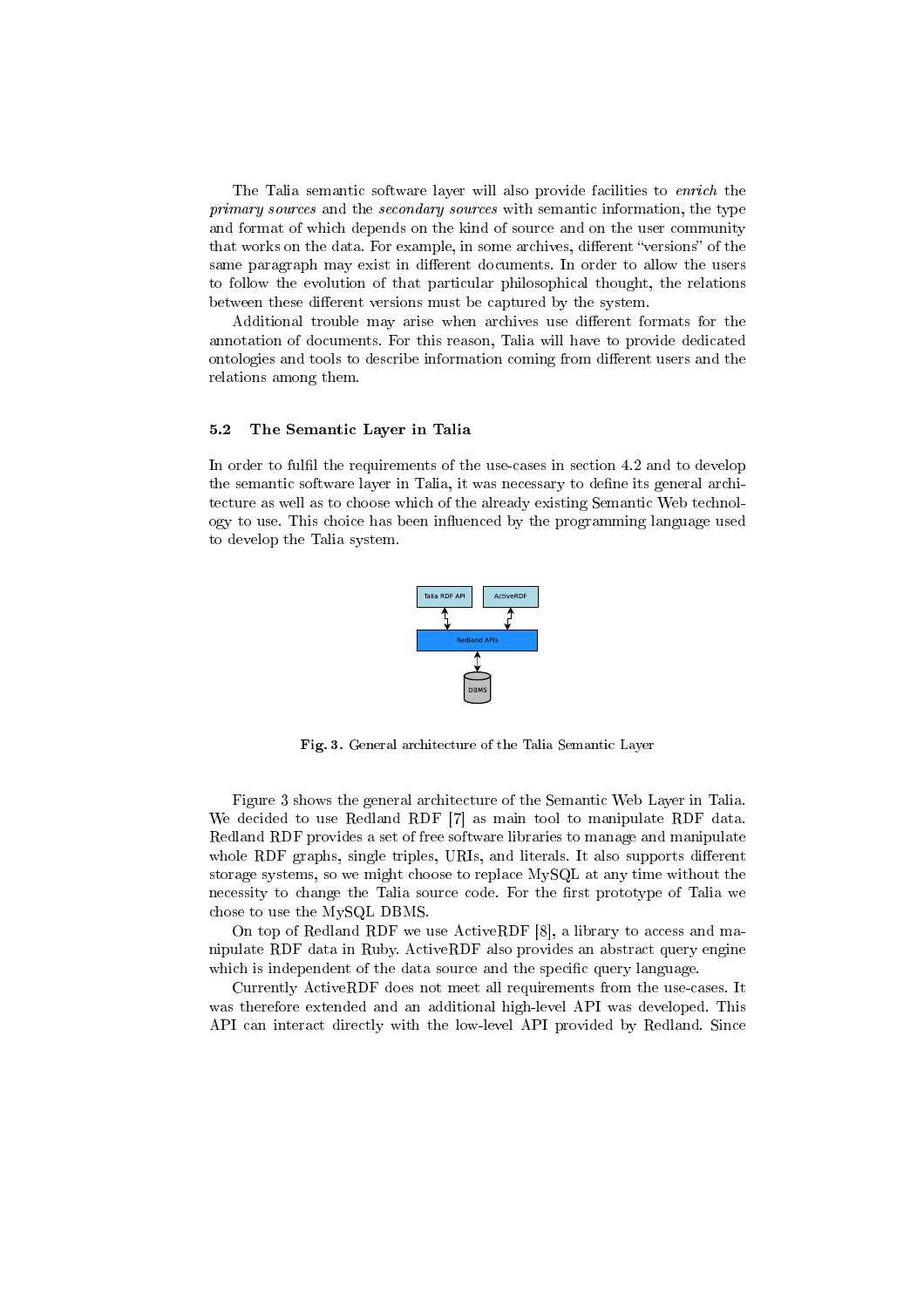ActiveRDF does not natively support the use of DBMS like MySQL or PostgreSQL, we designed and developed new dedicated data adapters. Moreover, a basic API was developed, which provides dedicated methods to delete single RDF statements on Talia sources, as well as methods to remove specific sources and their related data.

A flexible system like Talia requires facilities to easily work with properties and related values. New tools to manipulate RDF predicates have been developed, introducing a new dedicated syntax to speed up the creation, modification, and deletion of properties and groups of properties.

Digital contents of Talia archives structured by RDF can be exported in different ways. We provided Talia system with flexible and optimised tools, which currently allow RDF data export/import in RDF/XML and N-Triples formats. The feature for exporting RDF data could be easily extended included others formats like N3, plain-text, etc.

To organise information and support the semantic enrichment of the content provided by partners with different needs, it was decided not to develop a common ontology for the whole project. Instead, we defined only a very broad structural ontology, which contains only some general concepts and relations to link documents, and each Discovery content partner will develop its own *domain* ontology for the specific needs of each archive. For this reason we also developed basic tools to manage and load ontologies for the first prototype. These tools will be upgraded for the final version of Talia, including features which will allow to remove old ontologies from the system and to synchronise and update different versions of the same ontology.

### 6 Related Works

Talia is directly related to the Hyper platform, which was used for the HyperNietzsche<sup>12</sup> archive. HyperNietzsche and the Hyper platform are described in [1].

HyperNietzsche provides a way of navigating the digital Nietzsche archive. The software was specifically developed for the community of Nietzsche scholars, with many different features tailored for the needs of the Nietzsche researchers.

Hyper did not use semantic web technology extensively, and was a highly specialised solution. Modifying this code base for the needs of the Discovery partners will not be feasible; thus the Hyper platform will be retired during the Discovery project and will be superseded by Talia.

The authors are also aware of other semantic digital library projects, such as JeromeDL [9], BRICKS [10] and Fedora [11]. Especially the latter ones provide robust frameworks for digital library applications. However, the focus is mainly on providing an infrastructure; none of the projects offers the kind of strong integration between the user interface framework and the semantic library backend that is required for Discovery.

 $\frac{12 \text{ http://www.hypernietzsche.org/}}{}$